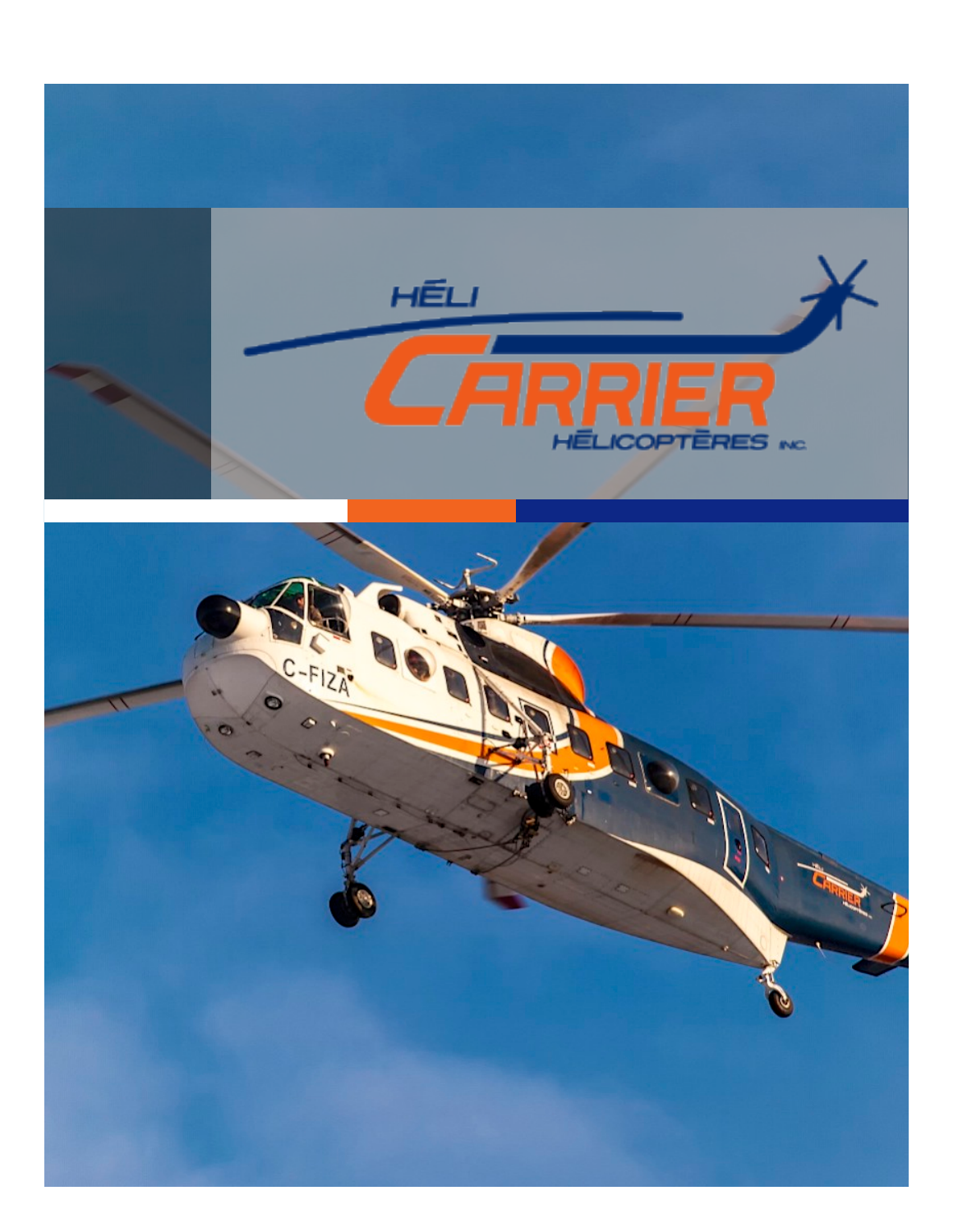

## When time and precision are crucial, aerial construction is an extremely productive and cost effective solution.

Our team works with yours, tailoring the project plan, selecting the right aircraft for your specific needs to maximize our lift capacities of 10 000lbs. to achieve and provide the most efficient and safe customer solutions.

Our safety records, highly experienced professional pilots, and engineering teams have proven our success as leaders of aerial construction within the North American market. Our operations and services have included:

- HVAC placement and construction
- Ski Lift Assembly
- Drill Moves
- Concrete Construction
- Communication Tower Construction
- Seismic Operations
- Oil and Gas support/production

Aerial construction often brings with it, its own unique set of challenges. Within high-density urban areas, our team collaborates with you the customer, municipalities and commercial vendors to create a production plan with the following essential elements:

- Perform tasks within operational periods
- Limiting risks or exposure
- Create noise abatement parameters
- And maximize safety

Our "Remote Work Program" allow us to maximize our efficiency thanks to the background and expertise of our teams. We are able to mobilize our aircraft to remote locations even in the most environmentally challenging sites. Our crews are experienced in providing full in-field scheduled maintenance, delivering our exceptional serviceability record.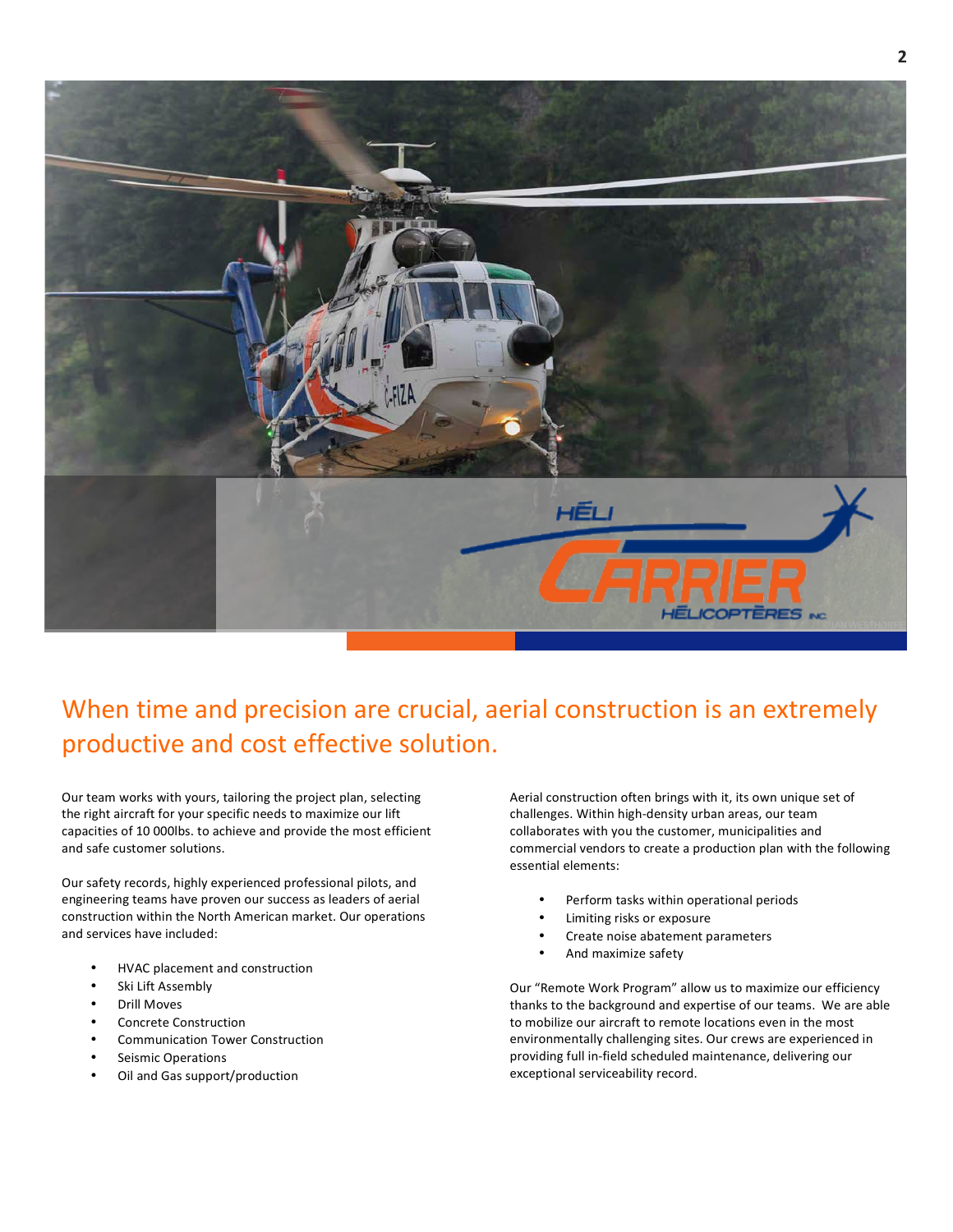

# Sikorsky S61N

A tried, tested, and true aircraft. One of the greatest platforms ever designed by Sikorsky.

| <b>Sikorsky S-61N</b>                      |                                |
|--------------------------------------------|--------------------------------|
| Engines (2)                                |                                |
| GE CT58-140-2                              |                                |
| Maximum Weight                             |                                |
| 20, 500 Lbs.                               | 9,300 kg                       |
| 22,000 Lbs.                                | 10,000 kg (with External Load) |
| <b>Useful</b> Load                         |                                |
| 8,500 Lbs.                                 | 3,860 kg Internal              |
| 10,000 Lbs.                                | $4,550 \,\mathrm{kg}$          |
| <b>Aircraft Seating (Excluding Pilots)</b> |                                |
| Passenger Configuration                    | $19(21 \text{ w/Pilots})$      |
| Range Maximum Fuel                         |                                |
| <b>Nautical Miles</b>                      | 430                            |
| Kilometers                                 | 800                            |
| <b>Cruising Speed</b>                      |                                |
| Knots                                      | 122                            |
| Kilometers per Hr.                         | 225                            |

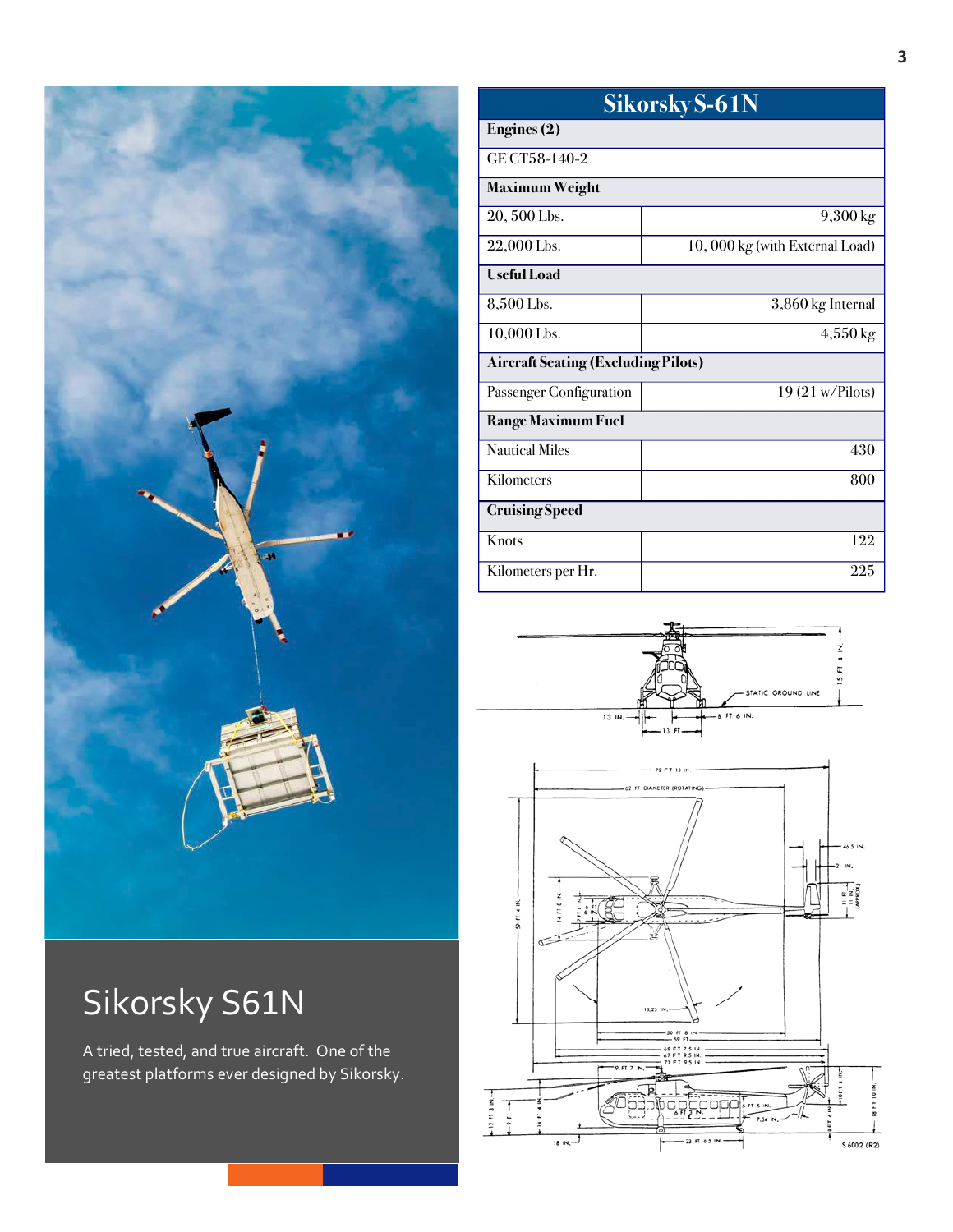Safety is the essential element that connects management, to employee, to customer. How we interact, adapt and respect "safety" is how we guarantee a job well done.

Hélicarrier Helicopters has prioritized "Safety" as one of our core business functions. We are committed to developing, implementing, maintaining and constantly improving strategies and processes. Ensuring that all our aviation activities take place under an appropriate allocation of organizational resources, aimed at achieving the highest level of safety performance, and meeting regulatory requirements while delivering our services.

All levels of management and all employees are accountable for the delivery of this highest level of safety performance. It is the belief of our Co-presidents, that through their leadership commitment and an organizational culture that fosters safe practices, encourages effective reporting, and positive communication. We as a company are able to achieve and maintain our exemplary safety record now and in the future.

Through our Safety Management System (SMS) we are able to assure the safe operation of aircraft through effective management of risk. This system is designed to continuously identify hazards, collecting and analyzing data and creating mitigation plans. Our SMS seeks to ensure the safety of our employees, customers and environment. It is a system that corresponds with the organization's regulatory obligations and safety goals.

Our Quality Assurance program measures and reviews progress towards these policies. We perform internal and independent audits regarding performance and compliance. It is with this knowledge that we are confident in the sustainability of our service.



Lift job downtown Montreal, Canada. A combined effort with our logistic team, pilot's, engineers, load masters, and municipalities allowed us to complete our task with a minimal footprint and total satisfaction of the customer.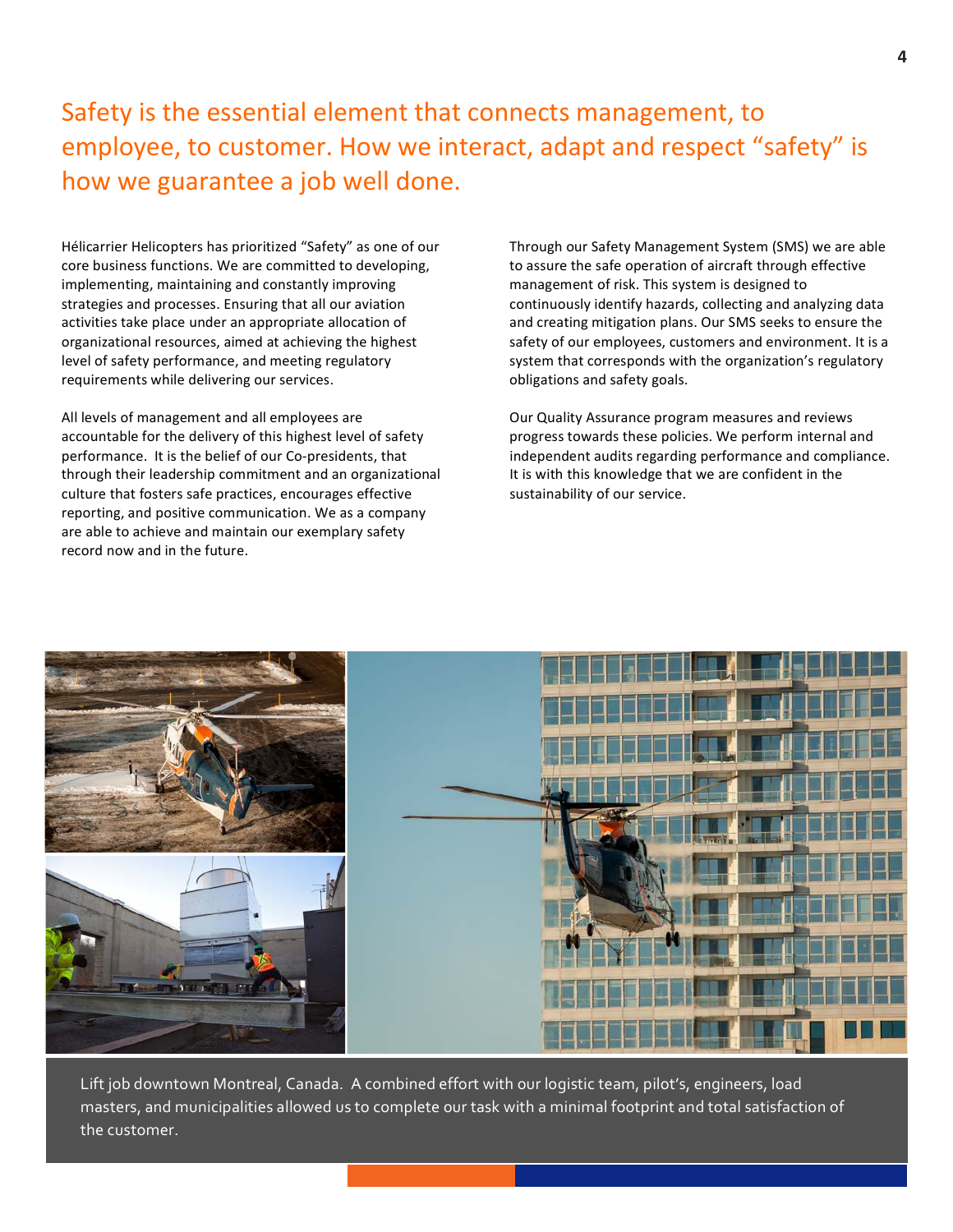## Hélicarrier Hélicoptères value added service is how we support your solutions.











## **Training**

Our most valued asset within the organization is "our people". Every pilot and engineer employed by Hélicarrier has been selected for his or her talent, experience and professional attitudes. They are the foundation of our team. Initially and annually each pilot and engineer, is trained to the highest industry standards meeting all requirements of Transport Canada. Our training protocols include safety standards, maintenance standards, company policies, pilot decision-making, WHMIS, and crew resource management.

## **Mining and Exploration**

Hélicarrier Helicopters has been an integral part of Mining Exploration throughout Northern Quebec. Our proven safety record and expertise can fulfill all your industry needs. Our heavy lift capability allows us to move the necessary equipment (drill support, heavy equipment transfer, personnel transport, dangerous goods, Medivac). Our diverse fleet versatility makes us indispensable, to the success of your productivity.

## **External Load Operations**

External load operations and heavy equipment moves take precision, accuracy and above all attention to safety. Strict adherence to our dedicated "Safety Program" incorporates risk assessments, load management and aircraft performance. Our highly skilled and experienced pilots, loadmasters and engineers are able to fulfill all your project elements. Our team works with yours, tailoring the project plan, selecting the right aircraft for your specific needs to maximize our lift capacities of 10 000lbs. to achieve and provide the most efficient and safe customer solutions.

### **Transportation**

Helicopter transportation is an extremely versatile and unique mode of transport allowing access even to the most remote areas. Whether it is utility or VIP, our fleet of aircraft is an ideal means of transportation. With a passenger capacity of 19 within our Sikorsky S61, we can get you there safe, and reliably.

### **Forestry Fire Suppression**

Throughout Canada, Hélicarrier has aided fire suppression working hand in hand with the multiple agencies to help protect our vast Canadian wilderness, natural resources, and threatened community infrastructures. Equipped with the newest state-of-the-art equipment, our aircraft can be deployed quickly and reliably to all regions within Canada, North America and Internationally.

Our fire suppression equipment and accurate measured, on board foam delivery system, is interchangeable to meet the needs of each fire assault. Whether it is water, gel or retardant our buckets are matched to each aircraft to maximize the suppression required.

Along with the traditional methods of bucketing, our aircraft are also capable of personnel transport. A passenger load capability of 19, within our Sikorsky S61, we are able to get more boots on the ground in a quicker period of time, thus making your front line of attack more effective.